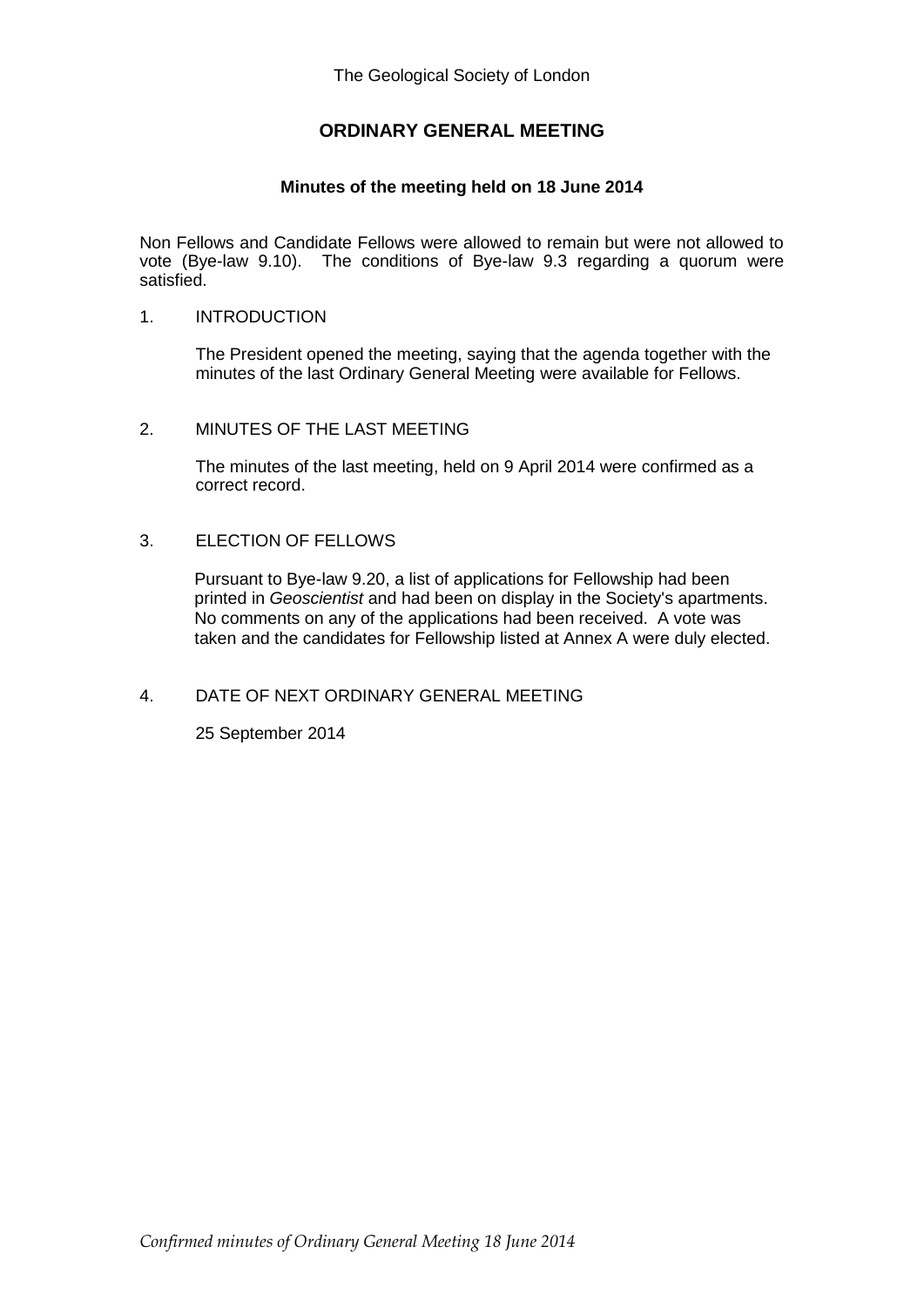#### THE FOLLOWING NAMES ARE PUT FORWARD FOR ELECTION TO FELLOWSHIP AT THE OGM ON 18 JUNE 2014

177 applications for Fellows of which 15 are upgrade to Fellowship from Candidate Fellowship

| Corinna                  | Abesser              |
|--------------------------|----------------------|
| Folorunsho               |                      |
| Idowu                    | Ajikobi              |
| Joanna                   | Alexander            |
| Majed                    | Almehmadi            |
| Charlotte                | Anderson             |
| Gillian Margaret         | Apps                 |
| Philip                   | Arnold               |
| Simone Giulio            | Asoni                |
| Pieter                   | <b>Baines</b>        |
| Santo                    | <b>Bains</b>         |
| <b>Michael Andrew</b>    | Barnell              |
| James                    | <b>Bartle</b>        |
| Matthew                  |                      |
| Douglas                  | Bell                 |
| Rachael                  |                      |
| Margaret                 | Bell                 |
| Lotfi                    | <b>Ben Brahim</b>    |
| Ram                      | Ben-David            |
| Matthew William          | <b>Biggins</b>       |
| <b>Russell Fairlie</b>   | <b>Blackhall</b>     |
| Giles                    | <b>Blackie</b>       |
| <b>William Frederick</b> | Bond                 |
| Christopher              |                      |
| Graham                   | Bonson               |
| Alan                     | <b>Bressler</b>      |
| David                    | <b>Brett</b>         |
| Peter                    | <b>Bufton</b>        |
| Andrew                   | <b>Bullimore</b>     |
| Leanne                   | <b>Burley</b>        |
| Sarah Elizabeth          | Burt                 |
| Andrew                   | <b>Butterfield</b>   |
| Katy                     | Bye                  |
| Zoe                      | Carroll              |
| Sinead                   | Chamberlain          |
| Wai Chi                  | Chue                 |
| Martyn John              | Churchouse           |
| Marc                     | <b>Clyfton-Myers</b> |
| Alessandra               | Colace               |
| James                    | Collins              |
| Warren                   | Cook                 |

| Georgia               | Cooke         |
|-----------------------|---------------|
| Henry<br>Samantha     | Coombes       |
|                       | Cooper        |
| Lewis                 | Cottee        |
| Catherine             | Coutts        |
| Adam Neil             | Craig         |
| <b>Thomas</b>         | Crowe         |
| Callum                | Davidson      |
| Richard               | Dawid         |
| Kevin Alan            | Day           |
| Andrew                | Downie        |
| Stewart               | Easton        |
| Chikodili Paul        | Edeh          |
| <b>Patrick Seumas</b> | Erwin         |
| Gordon                | Essien        |
| Matthew               | Falder        |
| Natalie Jane          | Farrell       |
| Daniel                | Fellows       |
| David                 | Ford          |
| James Joseph          | Forde         |
| James                 | Free          |
| Joanne                | Gavigan       |
| Stephanie             | Goodwin       |
| Pierre-Arthur         | Groulier      |
| Romulo                | Guedez        |
| Guy                   | Hatcher       |
| lan                   | Hayes         |
| Daniel                | Helgeson      |
| Sarah Leanne          | Hey           |
| James                 | Hill          |
| Stephen               | <b>Hillis</b> |
| Chris                 | Hitches       |
| Matthew               |               |
| <b>Thomas</b>         | Hogg          |
| <b>Matthew James</b>  | Hollow        |
| Ramiz                 | Israel        |
| Iton                  | Iton          |
| Cheryl                | James         |
| Matt                  | Jameson       |
| Rebecca               | Jones         |
| Arhur                 | Keep          |

*Confirmed minutes of Ordinary General Meeting 18 June 2014*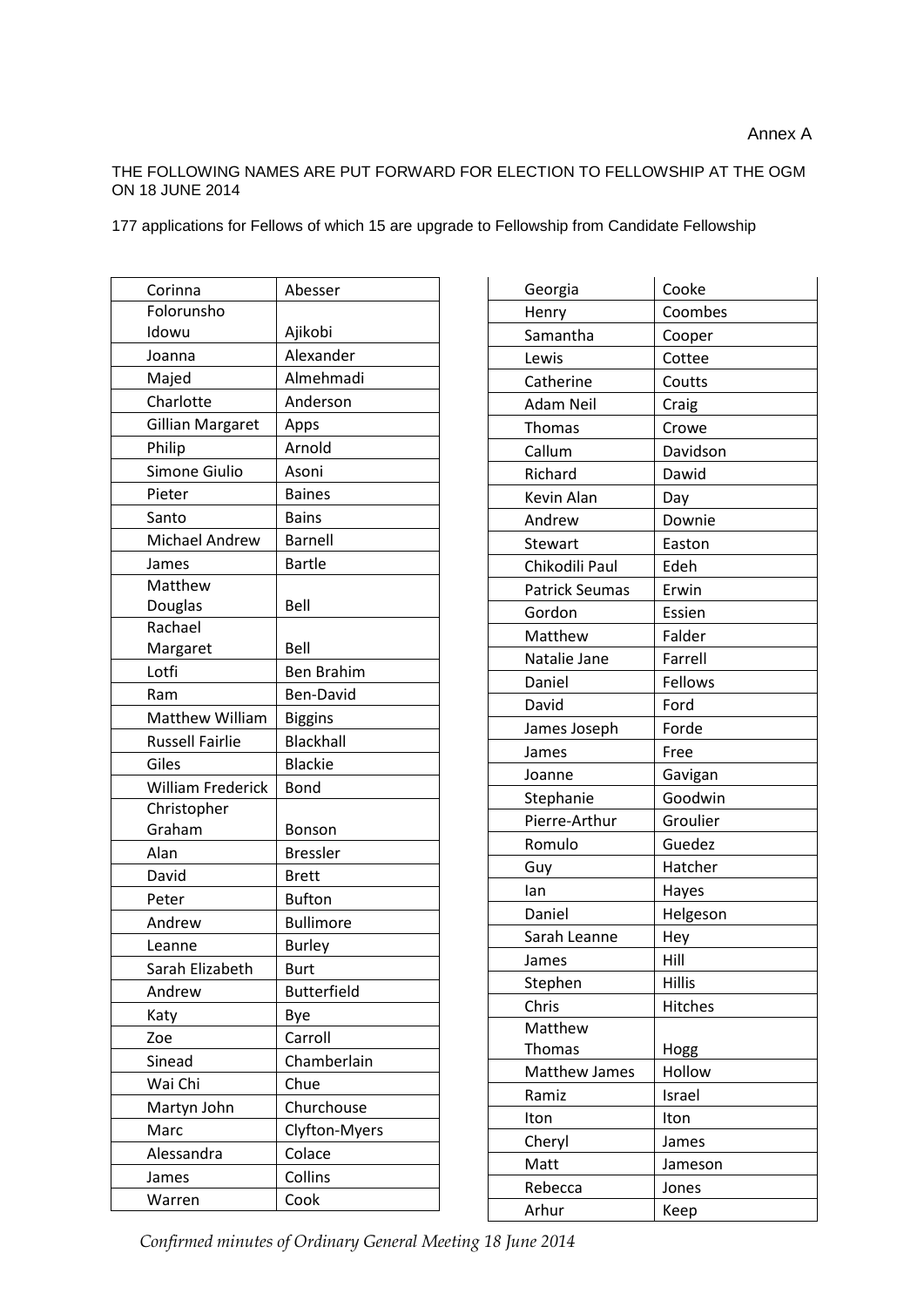| Angus                 | Kerry       |
|-----------------------|-------------|
| Holger                | Kessler     |
| Raad                  | Khair       |
| Andrew                | Kirchin     |
| Gerald                | Kirkpatrick |
| Jess                  | Kozman      |
| Ralph L               | Kugler      |
| John                  | Lake        |
| William               | Lane        |
| Samuel                | Lawrence    |
| Matthew David         | Llewhellin  |
| Berta                 | Lopez       |
| John Jesse            | Lucas       |
| Alice                 | Macente     |
| Peter                 | Main        |
| Elizabeth             | Martin      |
| <b>Micahel Andrew</b> | Martin      |
| Omeed                 | Matini      |
| Kevin                 | McGee       |
| Elizabeth             | McKay       |
| Andrew                | Merritt     |
| Barry                 | Messent     |
| Alisa Clare           |             |
| Eleanor               | Messer      |
| Jennifer              | Mills       |
| Vikesh                | Misry       |
| Matej                 | Molcan      |
| Alexander             | Muir        |
| Orla                  | Murphy      |
| <b>Thomas</b>         | Murray      |
| Mohib Ali             | Nazir       |
| Gani                  | Nessipbekov |
| David                 | Nisbet      |
| Vivian                | Nwanedo     |
| David                 | O'Hagen     |
| Sarah                 | Onions      |
| Robert                | Owen        |
| William               | Owen        |
| Thomas                | Parkinson   |
| Loraine               | Pastoriza   |
| Emma Caroline         | Peace       |
| Leo                   | Peskett     |
| Angus                 | Petrie      |
| Matthew               | Pointing    |

| Michelle              | Pope         |
|-----------------------|--------------|
| <b>Richard James</b>  | Porter       |
| <b>Simon Paul</b>     |              |
| Dominic               | Prior        |
| Stacey                | Quarles      |
| Fraidoon              | Rashid       |
| Hanrneil              | Ratajczak    |
| Malgorzata            | Rawdanowicz  |
| Juan                  | Reyes-Montes |
| Katie                 | Roberts      |
| <b>William Thomas</b> | Roberts      |
| <b>Matthew James</b>  | Robey        |
| Fauzi                 | Said         |
| <b>Nicolas</b>        | Saintilan    |
| <b>Timothy Mark</b>   | Salter       |
| Linda                 | Seward       |
| William               | Shuker       |
| Fern                  | Simpson      |
| Anita                 | Singh        |
| Paul                  | Sotiriou     |
| Oliver                | Squire       |
| Patrick               | Staunton     |
| Christopher           | Stewart      |
| Femi                  | Tanimola     |
| Tim                   | Taylor       |
| Douglas               | Teale        |
| Camilla               | Thompson     |
| Claudio               | Turrini      |
| Rachel                | Wade         |
| Clare Elizabeth       | Walker       |
| Ricki                 | Walker       |
| James                 | Way          |
| David                 | Weeks        |
| Alexander             | Westgate     |
| Darren                | White        |
| John Alexander        | White        |
| Nicole                | Williamson   |
| George                | Wilson       |
| Sarah                 | Wright       |
| Osman                 | Yahaya-Joe   |
| Chin To               | Yan          |
| Daniela               | Vendettuoli  |
| Cyprian               | Yonge        |